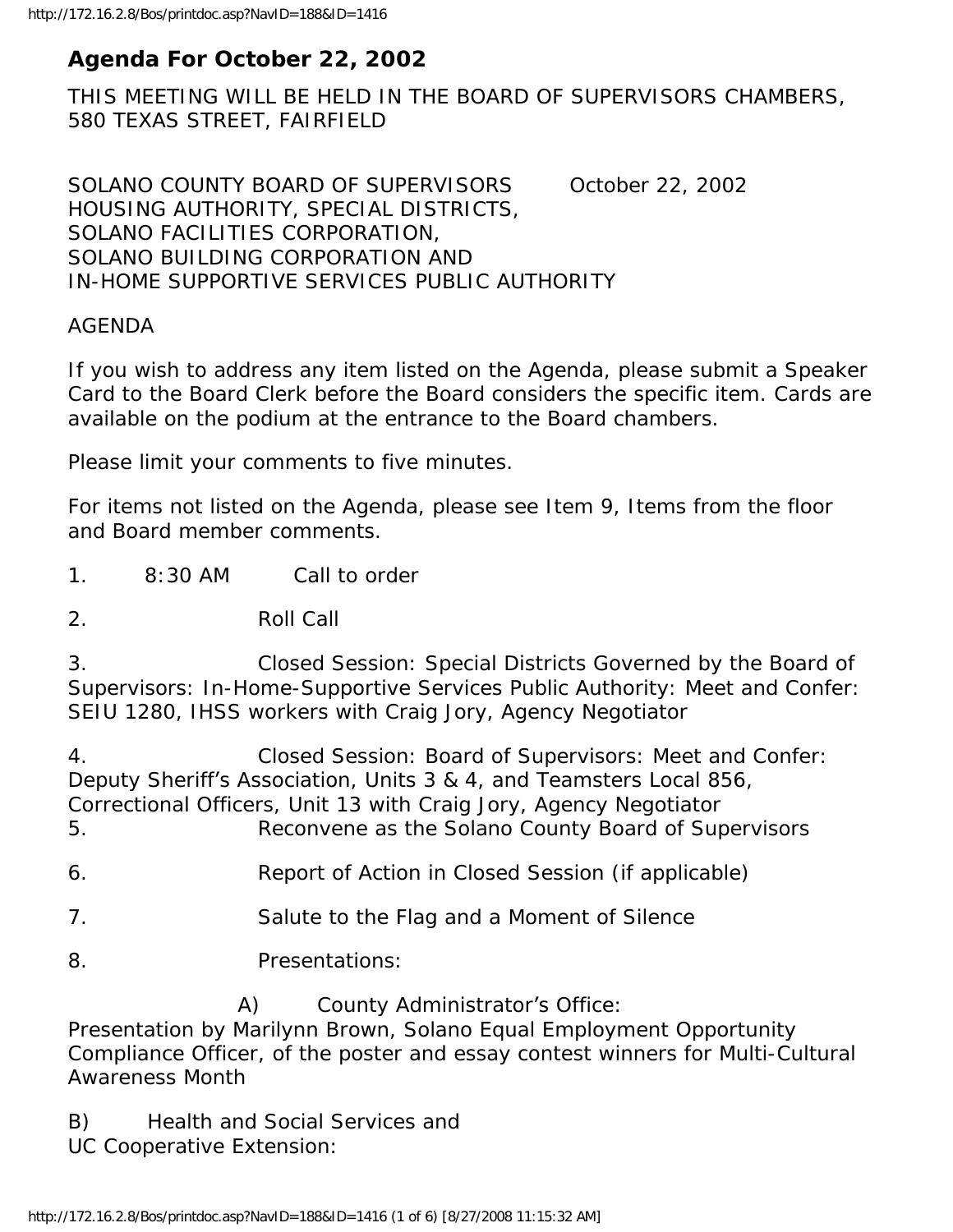Presentation by the Children and Weight Coalition of Solano County for approval of a resolution proclaiming October 20-26, 2002 as Get Fruits, Get Vegetables, Get Moving Week

9. Items from the floor and Board member comments

This is your opportunity to address the Board on a matter not listed on the Agenda, but it must be within the subject matter jurisdiction of the Board. Please submit a Speaker Card before the first speaker is called and limit your comments to five minutes.

- 10. Additions to or Deletions from the Agenda
- 11. Approval of the Agenda
- 12. Approval of Consent Calendar

The Board considers all matters listed under the Consent Calendar to be routine and will adopt them in one motion. There will be no discussion on these items before the Board votes on the motion unless Board members, staff or the public request specific items be discussed and/or removed from the Consent Calendar. If you wish to address specific items on the Consent Calendar, please submit a Speaker Card before the Board takes action on the Consent Calendar and appropriately limit your comments to five minutes. CONSENT CALENDAR

# GENERAL GOVERNMENT

13. Clerk of the Board of Supervisors:

Approval of Minutes: Board of Supervisors October 1, 2002 and In-Home Supportive Services Public Authority for October 1, 2002

# 14. Board of Supervisors

 Approval of a proclamation congratulating Chief Master Sergeant Dan C. Johnson, 60th Air Mobility Wing, Travis Air Force Base, upon his retirement and recognizing him for his dedication to duty and outstanding service (Supervisor Kromm)

15. County Administrator's Office:

Approval of recommendations for the Registrar of Voters organizational structure; approval of a resolution amending the Allocation List in the Registrar of Voters Office to add 1.0 FTE Election Coordinator and delete 1.0 FTE Elections Mapping Technician

# 16. Information Services:

Approval of a Hardware and Software Maintenance Agreement with International Business Machines (IBM) Corporation in the amount of \$120,004 for the period October 1, 2002 through September 30, 2003; authorize the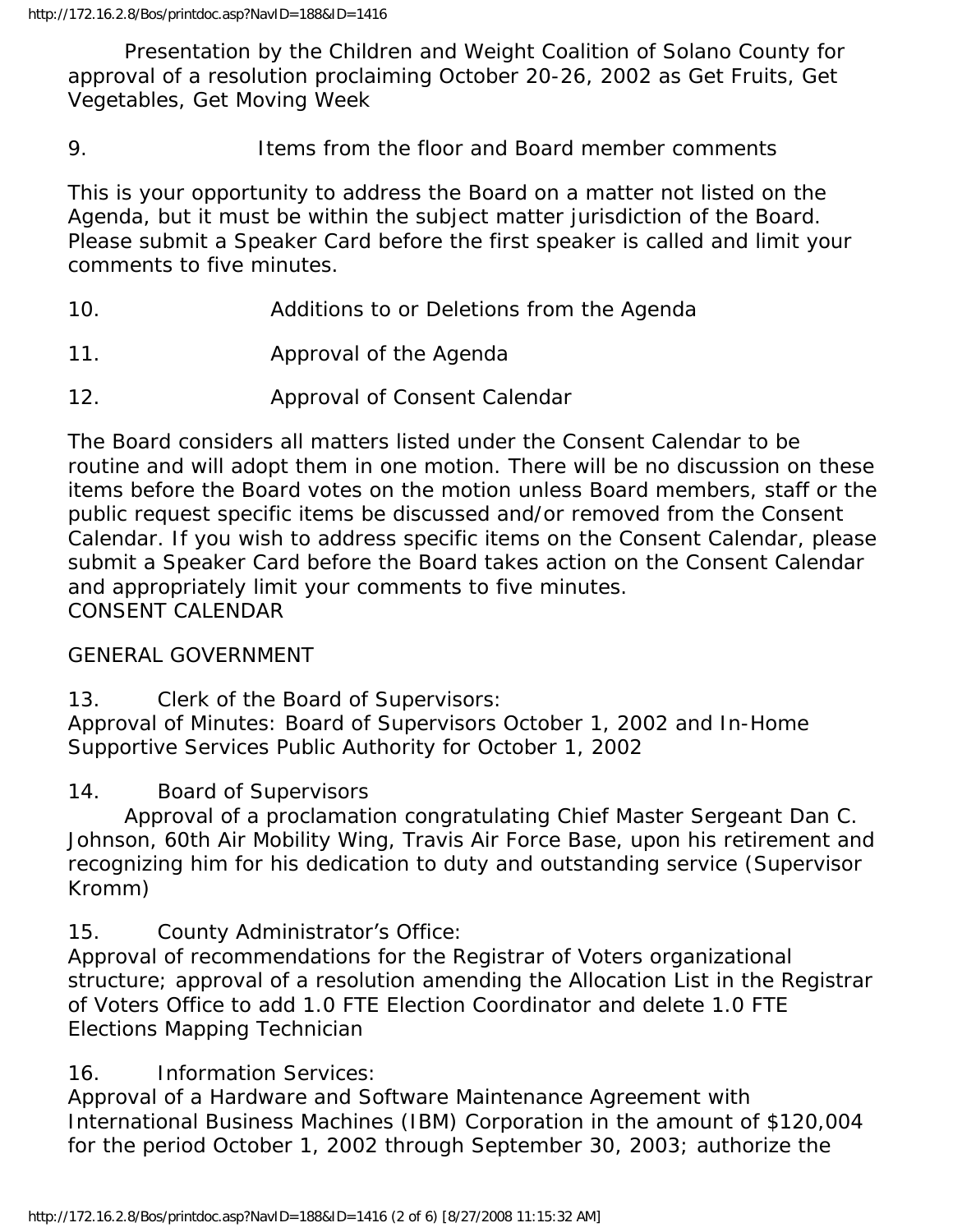Chief Information Officer to execute future annual support agreements and amendments for the County systems covered by this agreement (cost of agreement included in department's FY2002/03 budget)

# 17. County Counsel:

Approval of a resolution accepting certain claims for excess proceeds from a tax default sale conducted on May 30, 2001 (County to receive \$2,523 in unclaimed proceeds)

18. Treasurer/Tax Collector/County Clerk:

 Accept the County Treasurer's Quarterly Report for the period of July 1, 2002 – September 30, 2002

# HEALTH AND SOCIAL SERVICES

19. Health and Social Services:

Approval of a resolution proclaiming October 23-31, 2002 as Red Ribbon Week in Solano County to promote substance abuse prevention awareness and commit to a healthy drug-free community CRIMINAL JUSTICE:

# 20. Probation:

Approval of an appropriation transfer from General Fund Contingencies to General Fund Contribution to Public Safety in the amount of \$261,040 (4/5 vote required); approval of an appropriation transfer increasing the Probation Department operating budget by \$261,040 to cover the past due account with the California Youth Authority (4/5 vote required)

## LAND USE/TRANSPORTATION

21. Transportation:

A) Approval of a five-year agreement for the period October 22, 2002 through June 30, 2007 designating High Voltage Enterprises as a Limited Aeronautical Activity, Fixed Base Operator at Nut Tree Airport to conduct specialty aerobatic aircraft maintenance (Airport to receive payment of 2% of gross revenues)

B) Approval of an agreement designating 1 Flight Up, LLC, as a Limited Aeronautical Activity, Fixed Base Operator at Nut Tree Airport to provide aircraft management and charter services for various corporations for the period of October 22, 2002 through June 30, 2007 (Airport to receive payment of 2% of gross revenues)

C) Approval of an agreement with Shutt Moen Associates in the amount of \$98,250 for the design and engineering, reconstruction and realignment of the parallel taxiway and to construct an aircraft wash rack and pollution control facility at Nut Tree Airport (funding included in FY02-03 Airport Budget)

#### OTHER: None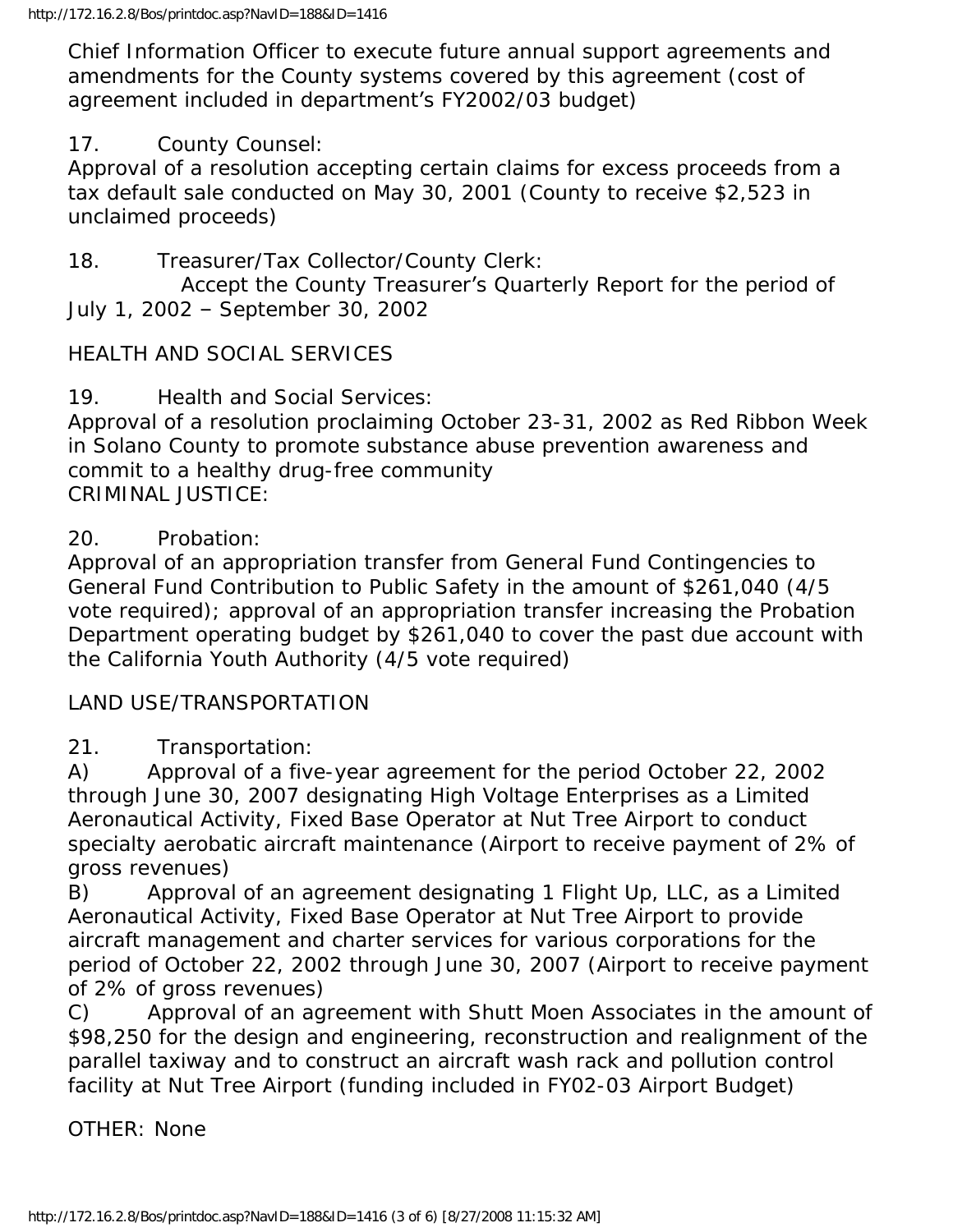# SCHEDULED CALENDAR

22. Rescheduled Consent Items: (Items pulled from Consent Calendar above)

- $(A)$   $E)$
- $(B)$   $F)$
- $(C)$   $G)$
- D) H)

GENERAL GOVERNMENT

23. Board of Supervisors:

Discussion and possible action regarding the Board of Supervisors support for candidates for the 2003 California State Association of Counties (CSAC) President (Supervisor Kondylis)

24. County Administrator's Office:

A) Conduct a public hearing on the County's planned use of Supplemental Law Enforcement Services Fund (SLESF) appropriation in the amount of \$377,508 from the FY2002 State Budget; receive and file the expenditure report for SLESF monies received for the fiscal period ending June 30, 2002 B) Consider adoption of a resolution and associated documents to provide for the financing of the Solano County Government Center, Parking Structure, Probation Building, Cogeneration Plant upgrades, improvements to the Fairfield/ Suisun Library and the new Vacaville Library; approval of the sale of Certificates of Participation in an amount not to exceed \$125 million

SPECIAL DISTRICTS GOVERNED BY THE BOARD OF SUPERVISORS: Solano County Facilities Corporation

25. County Administrator's Office:

Consider adoption of a resolution and associated documents to provide for the financing of the Solano County Government Center, Parking Structure, Probation Building, Cogeneration Plant upgrades, improvements to the Fairfield/ Suisun Library and the new Vacaville Library; approval of the sale of Certificates of Participation in an amount not to exceed \$125 million

HEALTH AND SOCIAL SERVICES: None

CRIMINAL JUSTICE: None

LAND USE/TRANSPORTATION: None

26. Environmental Management: Consider request of Barbara Spicer for waiver of County fees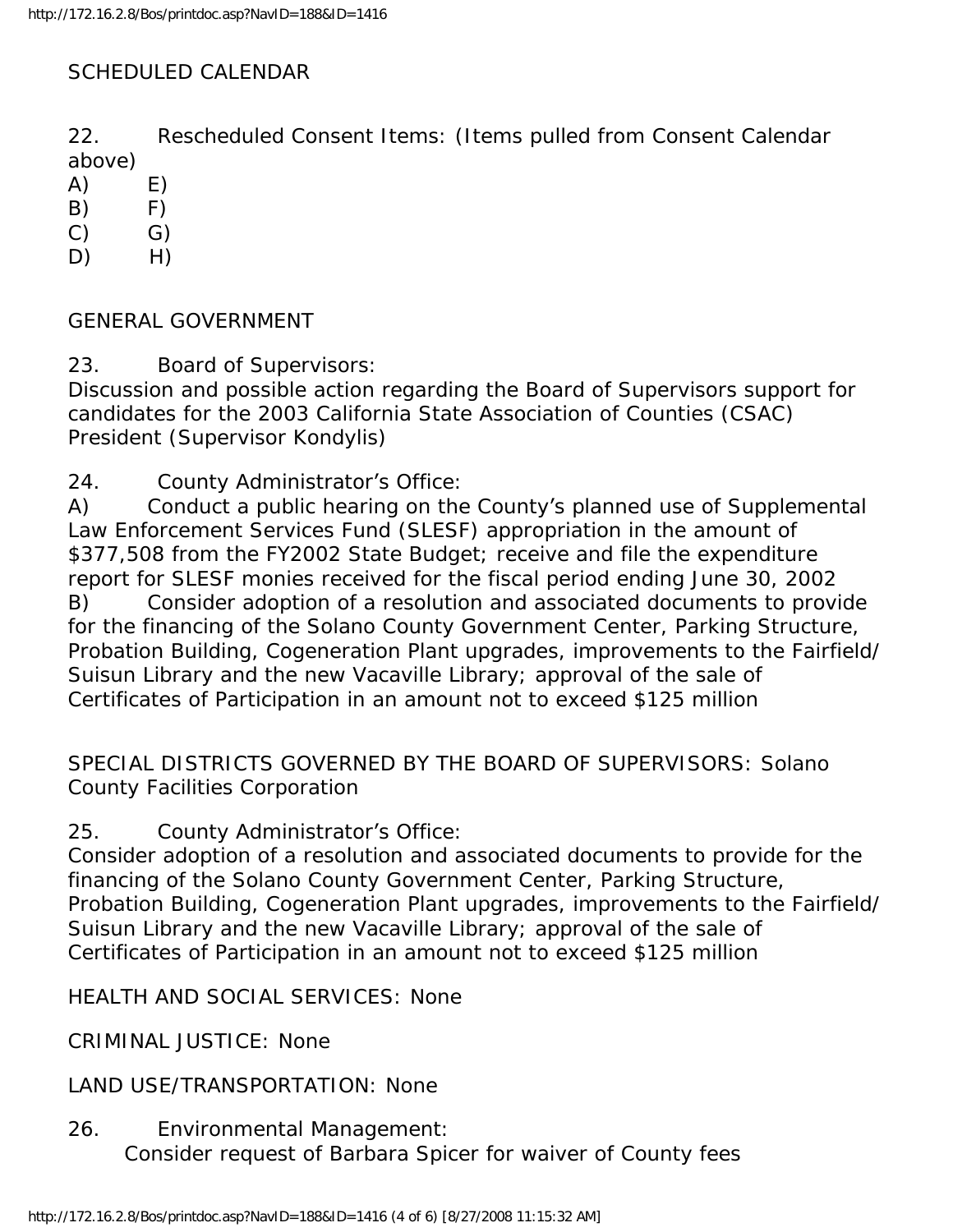OTHER: None

## MISCELLANEOUS ITEMS

27. Appointments/Resignations to Boards and Commissions: None

1:00 p.m.

Adjourn to Lunch followed by Joint Meeting of the Board of Supervisors and Solano County Fair Association, Solano County Fairgrounds, Satellite Wagering Facility, Vallejo MEETING CALENDAR

10/22 5:30 p.m. Vallejo Sanitation and Flood Control, 555 Santa Clara St., Vallejo 10/24 2:00 p.m. Solano County Child Care Planning Council, Children's Network Conference Room, 2320 Courage Dr., FF 10/28 10:00 a.m. LAFCO, 580 Texas St., Board Chambers, FF 11/5 9:00 a.m. Board of Supervisors, 580 Texas St., FF 11/5 6:30 p.m. SIDS Advisory Committee, 300 Hospital Dr., Medical Staff Meeting Room, Vallejo 11/6 9:30 a.m. BAAQMD, 939 Ellis St., Fan Francisco 11/6 Noon Children's Network, Suisun Community Center, 611 Village Drive, Suisun 11/6 1:30 p.m. ABAG Regional Planning Comm. 11/7 10:00 a.m. Solano County Zoning Administrator, Environmental Management, 601 Texas St., FF 11/7 1:00 p.m. BCDC, S.F. Downtown Center, 425 Market St., San Francisco 11/7 7:00 p.m. Solano County Planning Commission, Board of Supervisors Chambers, 580 Texas St., FF 11/8 9:00 a.m. Local Task Force for Integrated Waste Management, Fairfield-Suisun Sewer District Office, 1010 Chadbourne Rd., Suisun 11/12 9:00 a.m. Board of Supervisors, 580 Texas St., FF 11/12 2:00 p.m. Solano Partnership Against Violence, 1735 Enterprise Dr., Bldg. 3, FF 11/12 12:00 p.m. Maternal, Child, and Adolescent Health Advisory Board, 1735 Enterprise Dr., Bldg. 3, Gain Conf. Rm., FF 11/12 7:00 p.m. Solano County Park and Recreation Commission, Architect Conf. Rm., 530 Clay St., FF 11/13 6:00 p.m. Alcohol and Drug Advisory Board, 1735 Enterprise Dr., Bldg. 3, Conf. Rm. 1, FF 11/13 9:00 a.m. Yolo-Solano Air Quality Management District, 1947 Galileo Court, Suite 103, Davis 11/13 6:00 p.m. Solano Transportation Authority Board,